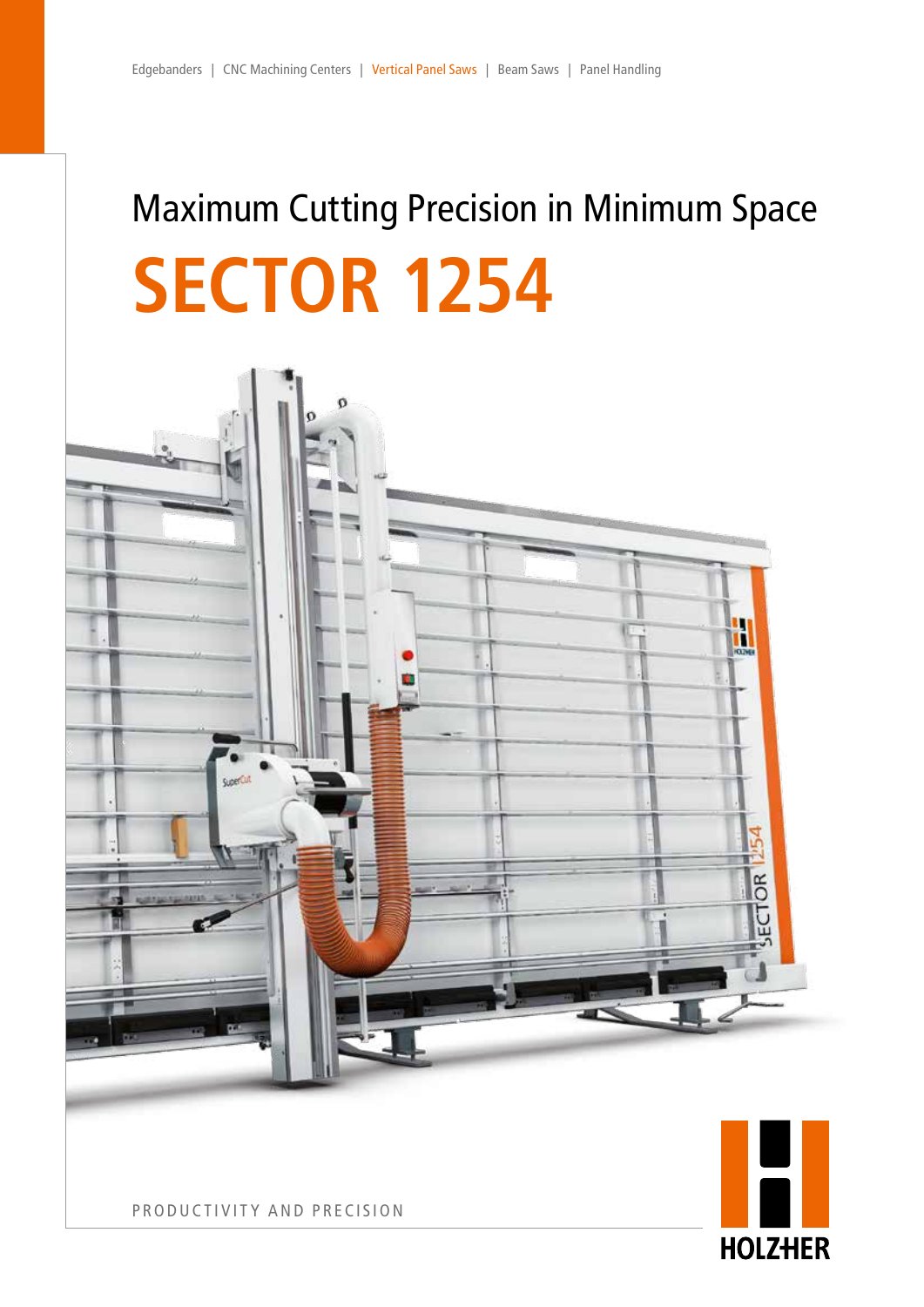

### The perfection of wood and plastic processing is our passion

Our engineers are among the best in the world. Their visionary thinking and exceptional skills guarantee that our machines offer the highest level of performance and are the most flexible and safest in the world today. Customers appreciate our ability to develop and produce excellent, high-quality products quickly and at competitive prices. Integrative, networked solutions are crucial for machining wood and panels worldwide.

That is why HOLZ-HER offers a range of products that are fully compatible with one another and always develops a complete product series, from an entry-level machine right up through all performance ranges to the comprehensive top model. All service activities and product training courses are planned in parallel with new products. This ensures that, in addition to being offered a new machine, customers can also take advantage of a complete range of services, which offer them practical solutions and greater customer benefit.

Absolute precision in production guarantees perfect results for customers.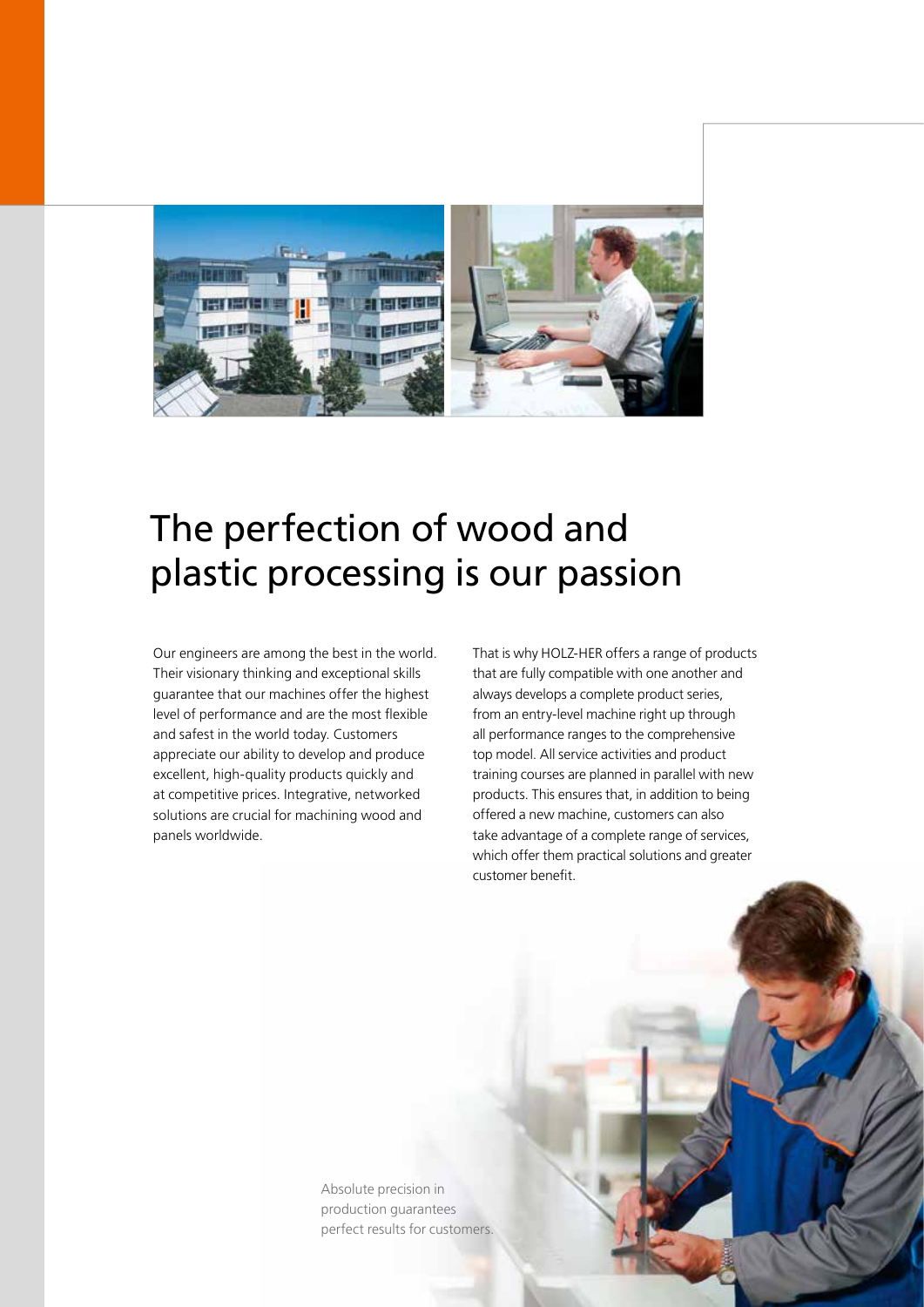### What you can expect from us

- $\blacksquare$  We want to understand our customers and partners as well as we possibly can and we want to optimize and increase their success by providing them with innovative products and services.
- $\blacksquare$  Close contact with our dealers as well as with end customers, cabinet makers, interior architects and industrial workshops is one of HOLZ-HER's particular strengths.
- $\blacksquare$  HOLZ-HER places a great deal of value on providing above-average performance in all areas, looking ahead to the future, achieving continuity and consistency in development and design and perfecting production, as well as providing in-depth sales and service advice.
- $\blacksquare$  The ability to recognize and anticipate trends is a key skill for strong companies like HOLZ-HER. This requires the qualifications of each and every employee to be kept up to date. For this reason, HOLZ-HER places a great deal of emphasis on professional training for young employees. A choice selection of advanced occupational courses and personal training keep the learning process going.



### **The WEINIG Group: machines and systems for solid wood and panel processing**

Innovative state-of-the-art technology, comprehensive services and system solutions through to turnkey production lines: the WEINIG Group is your partner for profitable processing of solid wood and panels. WEINIG quality and profitability give small businesses and industrial operations a decisive edge in the global competition.

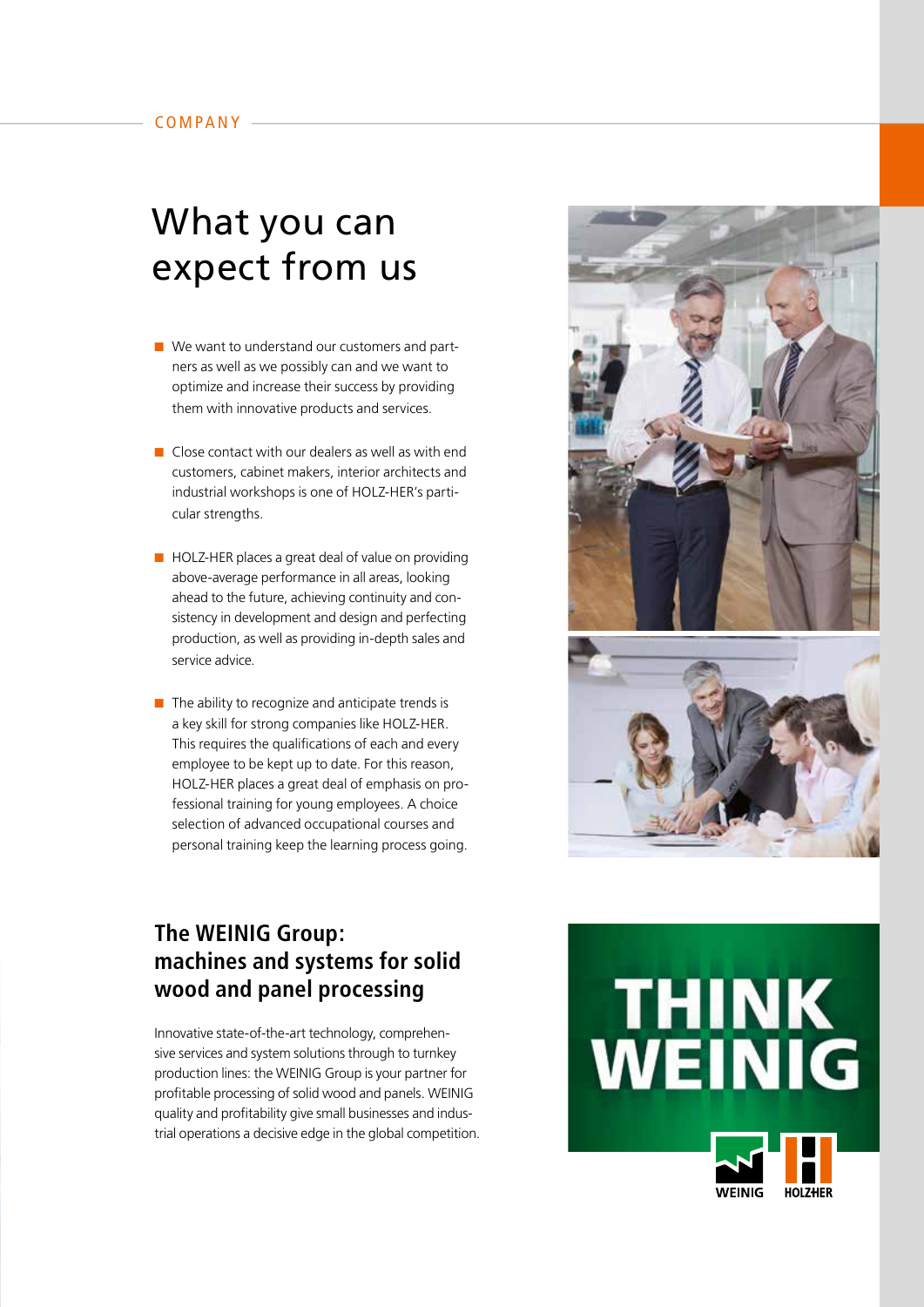### SECTOR 1254 – we have been working hard to save you work

The SECTOR 1254 vertical panel saw from HOLZ-HER combines proven technology from over 50 years of experience with a basic, solid design offering you a unique cost/ benefit ratio. The SECTOR 1254 is available in different versions with cutting lengths from 3300 up to 5300mm and cutting height of 1900 or 2200mm.

- Completely welded frame with extremely high rigidity.
- Space-saving division with support surface of only 5 m².
- $\blacksquare$  Precision cutting quality finished cuts ready for immediate edgebanding.
- Powerful 4 kW sawing motor.
- Easy and ergonomic operation for the in-and-out movement of the sawing unit.

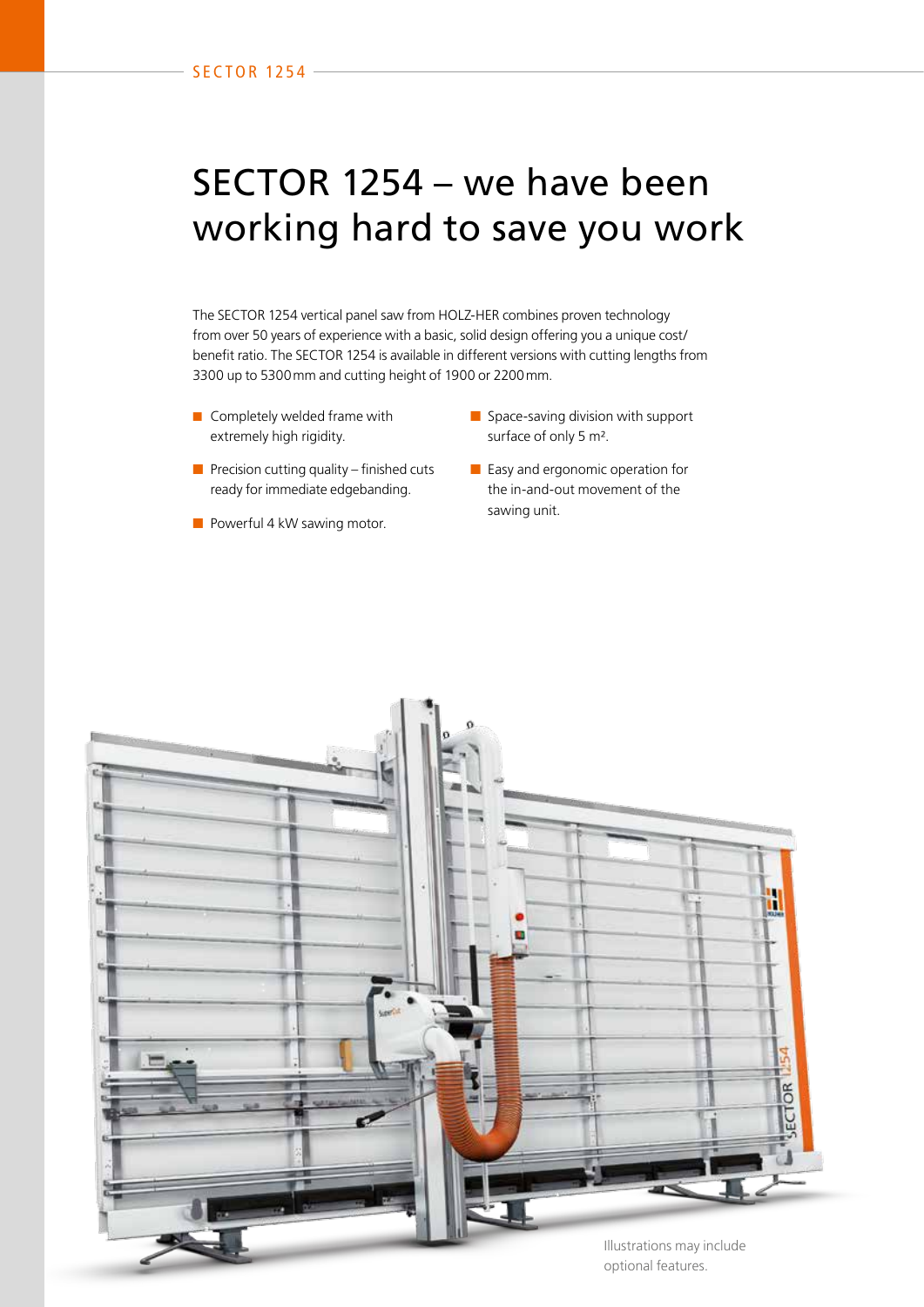#### ■ **Longitudinal stop**

Manual (Fig.1) or digital (optional/Fig. 2) dimension display for setting length of vertical cut.

- With extended stop plate a standard feature for narrow parts.
- Setting desired dimensions is easy and precise.
- Can easily be folded away when not required.

#### ■ **Optimized central workpiece support**

The central workpiece support can quickly be folded out and placed at the optimal level for ergonomic machining (Fig. 3).

#### ■ **Support grid**

With optional narrow part fence to prevent workpieces from tipping away between the fences over the central workpiece support (Fig. 4).

#### ■ **Control panel**

Functional control panel at eye height guarantees simple operation.

#### **Digital version**

- Digital dimension display for horizontal cutting. (optional)
- Precise dimensional adjustment even for top-most horizontal cuts (Fig. 5).

#### ■ SuperCut

The patented SuperCut prescoring system ensures with its proven SuperCut scoring blades tear-free cut quality (optional) (Fig. 6).

#### ■ **Strip stop**

For repetitive horizontal cutting dimen sions. It is only necessary to set the desired dimension plus saw blade width once. All other cuts are made with the same repetition accuracy. (optional)

#### ■ **TRK evacuation**

Health and safety require workplaces to fulfill the highest requirements. Air pollu tion is an important factor. This is why the SECTOR 1254 can be equipped with an optional, highly effective evacuation system (mandatory in all CE countries).

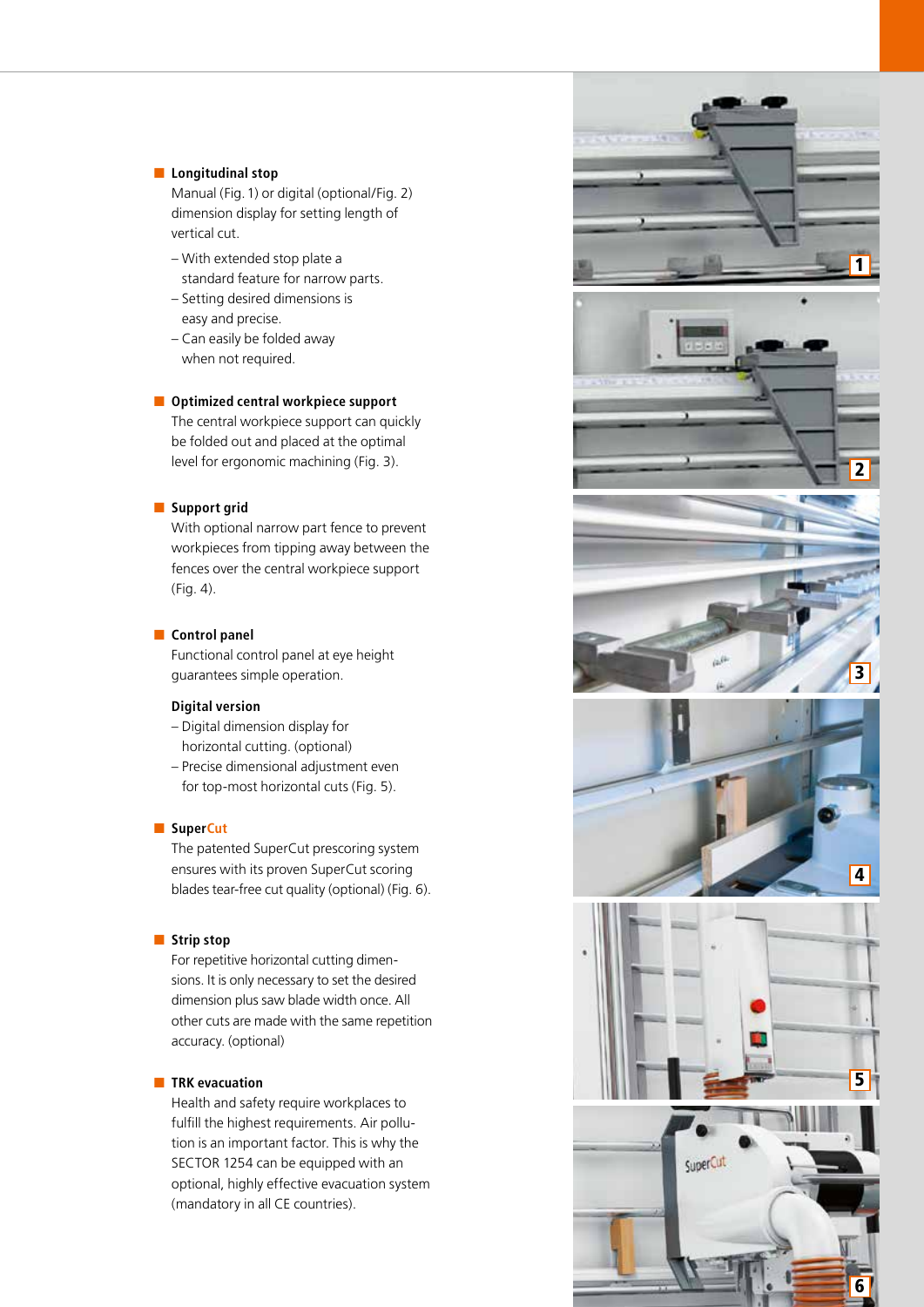

## Cut optimization – step-by-step instructions for effective panel cutting

With the professional OptiBase V-Cut cutting optimization feature from HOLZ-HER you always get the best optimization results for perfect material utilization. Clearly arranged user surface and 10" touch screen for simple, quick operation and management of orders, material and parts lists. The label printer for HOLZ-HER machines included in the package ensures clear identification of all parts.



Perfect integration thanks to



#### Perfect integration thanks to **Cutting optimization** network connectivity as standard. **is supported by**

- Optimization software for vertical panel cutting saws makes it easy to optimize your cutting plans.
- Waste material is reduced highly while labeling ensures professional management.
- $\blacksquare$  The choice is yours you can either import the cutting plans created in your office via network connection/USB or enter them directly on the touch screen.
- Perfect material utilization and maximum yield thanks to intelligent software.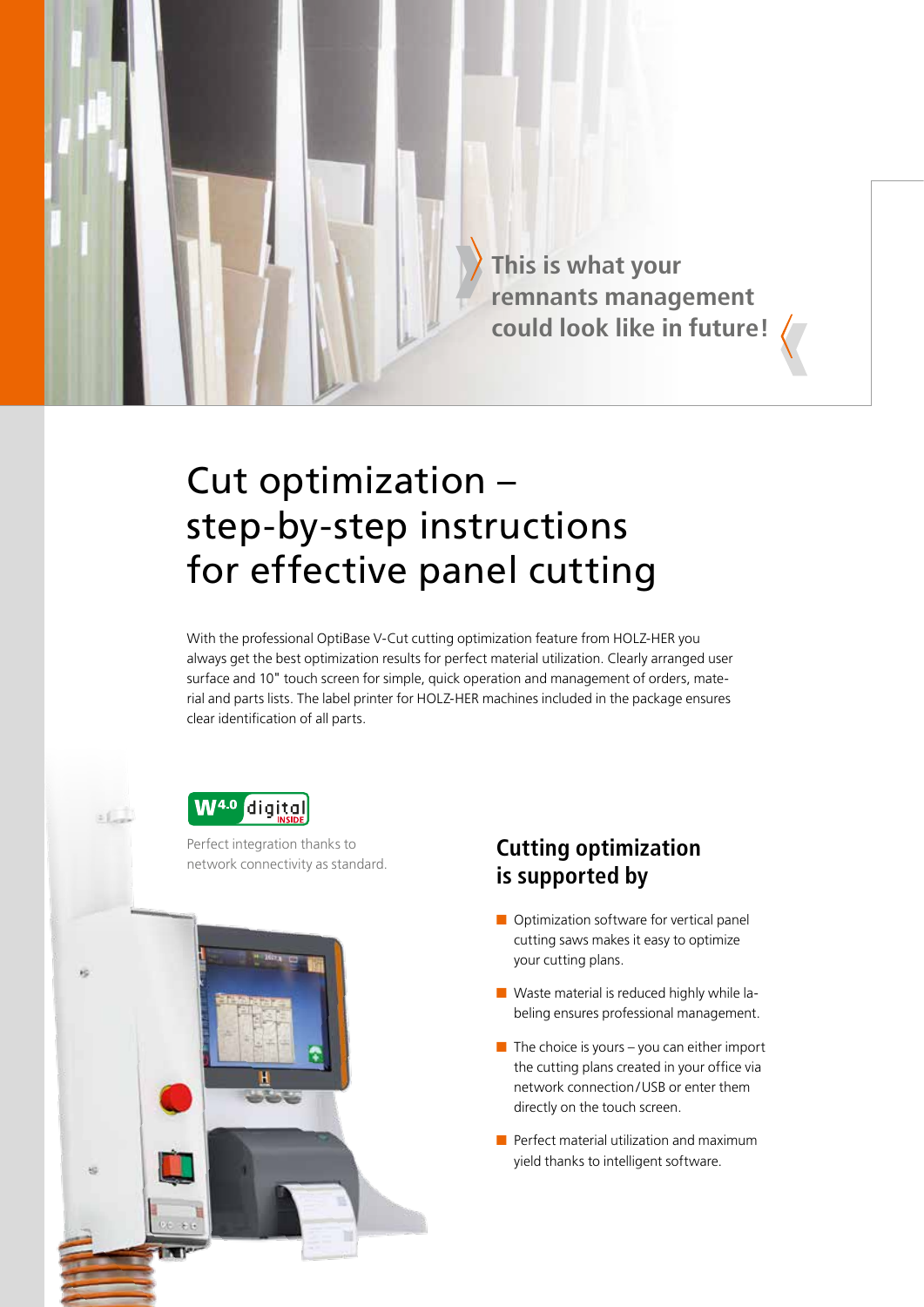#### TECHNICAL DATA –



| <b>Technical data</b>                     | <b>SECTOR 1254</b>     |                   |
|-------------------------------------------|------------------------|-------------------|
| Cutting depth                             | 60 <sub>mm</sub>       |                   |
| Cutting length                            | 3300 mm / 4300 mm      | 4300 mm / 5300 mm |
| Cutting height                            | 1900 mm                | 2200mm            |
| Trimming height                           | 1810 mm / 2110 mm      |                   |
| Saw blade dia.                            | 250 mm                 |                   |
| Air requirement                           | 1400 m <sup>3</sup> /h |                   |
| Air velocity                              | $\geq$ 20 m/sec        |                   |
| Attachment connection dia. assembly       | 120 mm                 |                   |
| Connection dia. frame end (TRK version)   | 100 mm                 |                   |
| Attachment dia. consolidation by customer | additional 160 mm      |                   |
| Static vacuum                             | 1500 Pa                |                   |
| Weight                                    | 900 kg - 1200 kg       |                   |